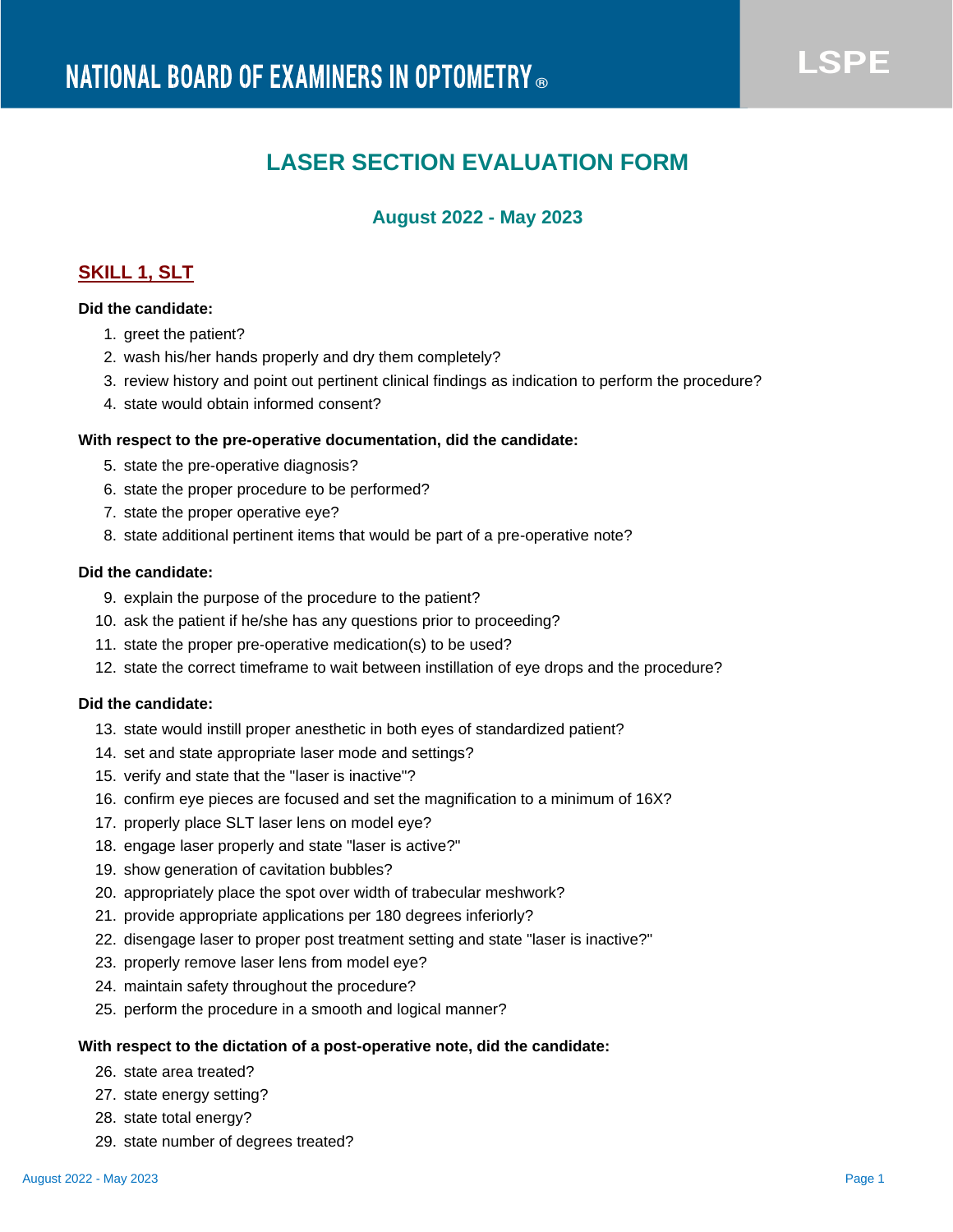- 30. state how patient tolerated the procedure?
- 31. state patient disposition post-treatment?
- 32. state proper immediate post-operative medication(s)?
- 33. state that visual acuity should be measured?
- 34. state that the anterior chamber and cornea should be evaluated?
- 35. state that IOP should be checked at appropriate time interval?

#### **Regarding post-operative patient education, did the candidate:**

- 36. give the patient proper post-operative home care instructions including medication?
- 37. remind the patient to continue appropriate glaucoma medications?
- 38. give the patient proper return to clinic instructions?
- 39. give the patient emergency office contact information?
- 40. ask the patient if he/she has any questions before leaving office?

## **SKILL 2, PERIPHERAL IRIDOTOMY**

#### **Did the candidate:**

- 41. ask patient if compliant with pre-operative medication instructions?
- 42. explain the purpose of the procedure to the patient?
- 43. ask the patient if he/she has any questions prior to proceeding?
- 44. state that IOP should be checked?
- 45. state the correct eye to instill drops?
- 46. state the proper pre-operative medication(s) to be used?
- 47. state the correct timeframe to wait between instillation of eye drops and the procedure?
- 48. state would instill proper anesthetic in both eyes of standardized patient?

#### **Did the candidate:**

- 49. set and state appropriate laser mode and settings?
- 50. verify and state "laser is inactive?"
- 51. properly select appropriate PI location and crypt?
- 52. properly place iridotomy laser lens on the model eye?
- 53. properly focus aiming beams on target crypts?
- 54. engage laser properly and state "laser is active?"
- 55. properly perform procedure not to exceed recommended 150mJ of maximum energy?
- 56. state would observe pigment plume as endpoint of procedure?
- 57. disengage laser to proper post treatment setting and state "laser is inactive?"
- 58. properly remove laser lens from model eye?
- 59. maintain safety throughout the procedure?
- 60. perform the procedure in a smooth and logical manner?

#### **With respect to the dictation of a post-operative note, did the candidate:**

- 61. state clock hour location treated?
- 62. state energy setting?
- 63. state total energy?
- 64. state how patient tolerated the procedure?
- 65. state patient disposition post-treatment?
- 66. state proper immediate post-operative medication(s)?
- 67. state that the anterior chamber and cornea should be evaluated?